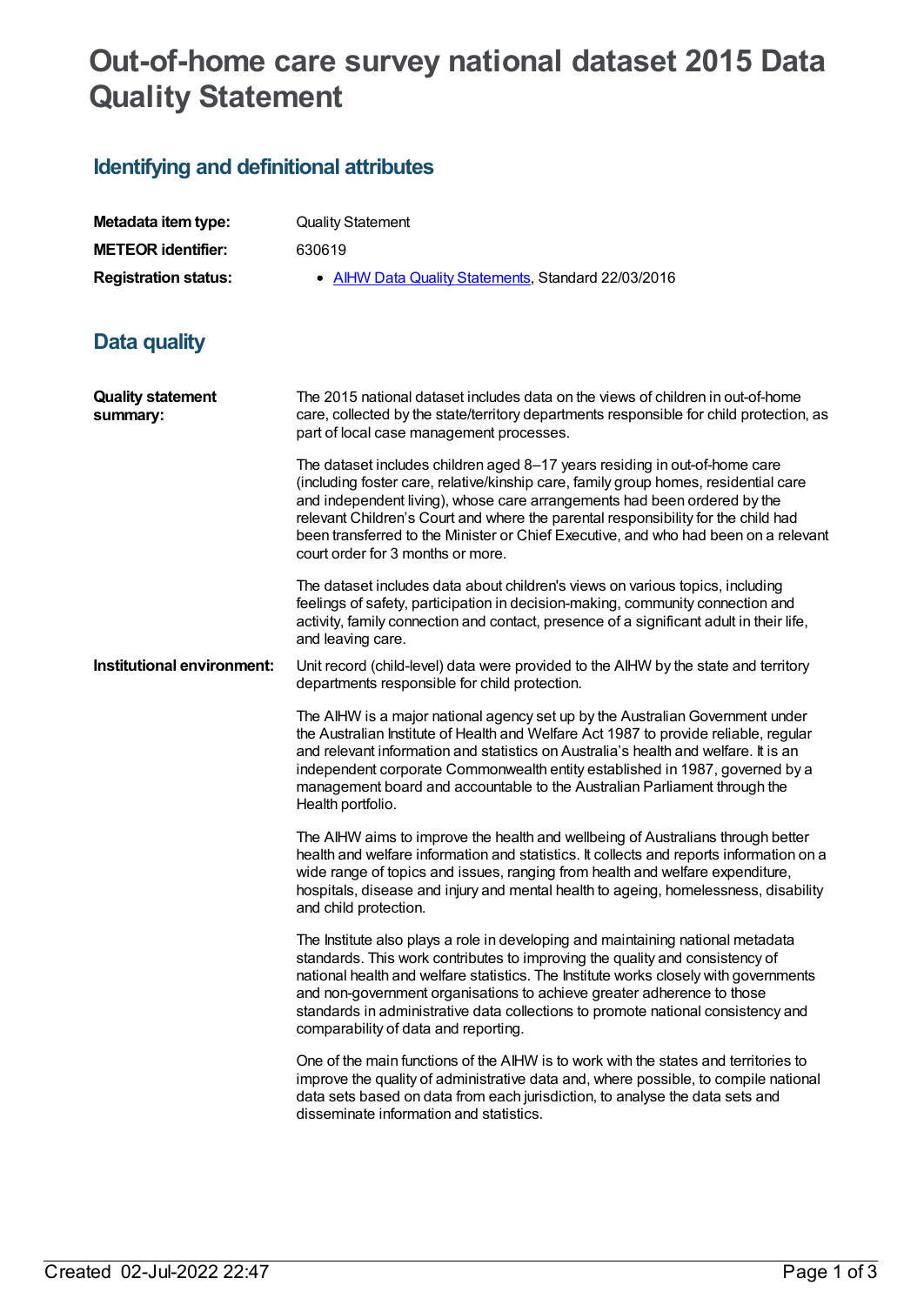| <b>Timeliness:</b>    | The reference period for the 2015 dataset is from 1 February 2015 to 30 June<br>2015; states/territories collected data as part of their local case management<br>processes during this period.                                                                                                                                                                                                                                                                                                                                                                                                                                                                                                                                                                                                                                                                                                                |
|-----------------------|----------------------------------------------------------------------------------------------------------------------------------------------------------------------------------------------------------------------------------------------------------------------------------------------------------------------------------------------------------------------------------------------------------------------------------------------------------------------------------------------------------------------------------------------------------------------------------------------------------------------------------------------------------------------------------------------------------------------------------------------------------------------------------------------------------------------------------------------------------------------------------------------------------------|
|                       | The dataset was collected for the first time for the 2015 reference period. As such,<br>there are no prior collections, and no subsequent collections are currently<br>confirmed, however it was originally conceived as a biennial collection.                                                                                                                                                                                                                                                                                                                                                                                                                                                                                                                                                                                                                                                                |
| <b>Accessibility:</b> | Publications containing data from this dataset will be available on the AIHW<br>website www.aihw.gov.au/child-protection/. These reports are available free of<br>charge.                                                                                                                                                                                                                                                                                                                                                                                                                                                                                                                                                                                                                                                                                                                                      |
|                       | Requests for unpublished data can be made by contacting the AIHW. See<br>http://www.aihw.gov.au/data/. A cost-recovery charge may apply to requests that<br>take substantial resources to compile. Depending on the nature of the request,<br>requests for access to unpublished data may require approval from the state and<br>territory data custodians and/or the AIHW Ethics Committee.                                                                                                                                                                                                                                                                                                                                                                                                                                                                                                                   |
| Interpretability:     |                                                                                                                                                                                                                                                                                                                                                                                                                                                                                                                                                                                                                                                                                                                                                                                                                                                                                                                |
| <b>Relevance:</b>     | The dataset includes children aged 8-17 years residing in out-of-home care<br>(including foster care, relative/kinship care, family group homes, residential care<br>and independent living), whose care arrangements had been ordered by the<br>relevant Children's Court and where the parental responsibility for the child had<br>been transferred to the Minister or Chief Executive, and who had been on a relevant<br>court order for 3 months or more.                                                                                                                                                                                                                                                                                                                                                                                                                                                 |
|                       | Data were collected by the state/territory departments responsible for child<br>protection. As the data were collected as part of local case management<br>processes, there was some variation in the sampling and administration<br>methodologies used across states/territories. A brief description of the process<br>used by each state and territory is provided in the report<br>(http://www.aihw.gov.au/publication-detail/?id=60129554600).                                                                                                                                                                                                                                                                                                                                                                                                                                                            |
|                       | The dataset includes data about children's views on various topics, including<br>feelings of safety, participation in decision-making, community connection and<br>activity, family connection and contact, presence of a significant adult in their life,<br>and leaving care.                                                                                                                                                                                                                                                                                                                                                                                                                                                                                                                                                                                                                                |
| <b>Accuracy:</b>      | Data were collected by the state/territory departments responsible for child<br>protection. As the data were collected as part of local case management<br>processes, there was some variation in the sampling and administration<br>methodologies used across states/territories. A brief description of the process<br>used by each state and territory is provided in the report<br>(http://www.aihw.gov.au/publication-detail/?id=60129554600). Data were extracted<br>from the state/territory data system, according to definitions and technical<br>specifications agreed by states/territories and AIHW.                                                                                                                                                                                                                                                                                               |
|                       | The dataset only includes in-scope children who participated in the data collection<br>that occurred as part of local case management processes. Response rates (i.e.<br>the number of children approached, divided by the number of children who<br>completed the questions) for each state/territory are not known. In-scope children<br>who did not participate in the data collection (e.g. because the timing of their case<br>review did not align with the data collection reference period) are excluded from the<br>dataset. It is difficult to determine the number of excluded children due to the<br>movement of children in and out of scope over the 5-month reference period. There<br>may be differences between the children included in the dataset and those not<br>included, but the nature, extent and impact of potential biases in the final dataset<br>used for analysis is uncertain. |